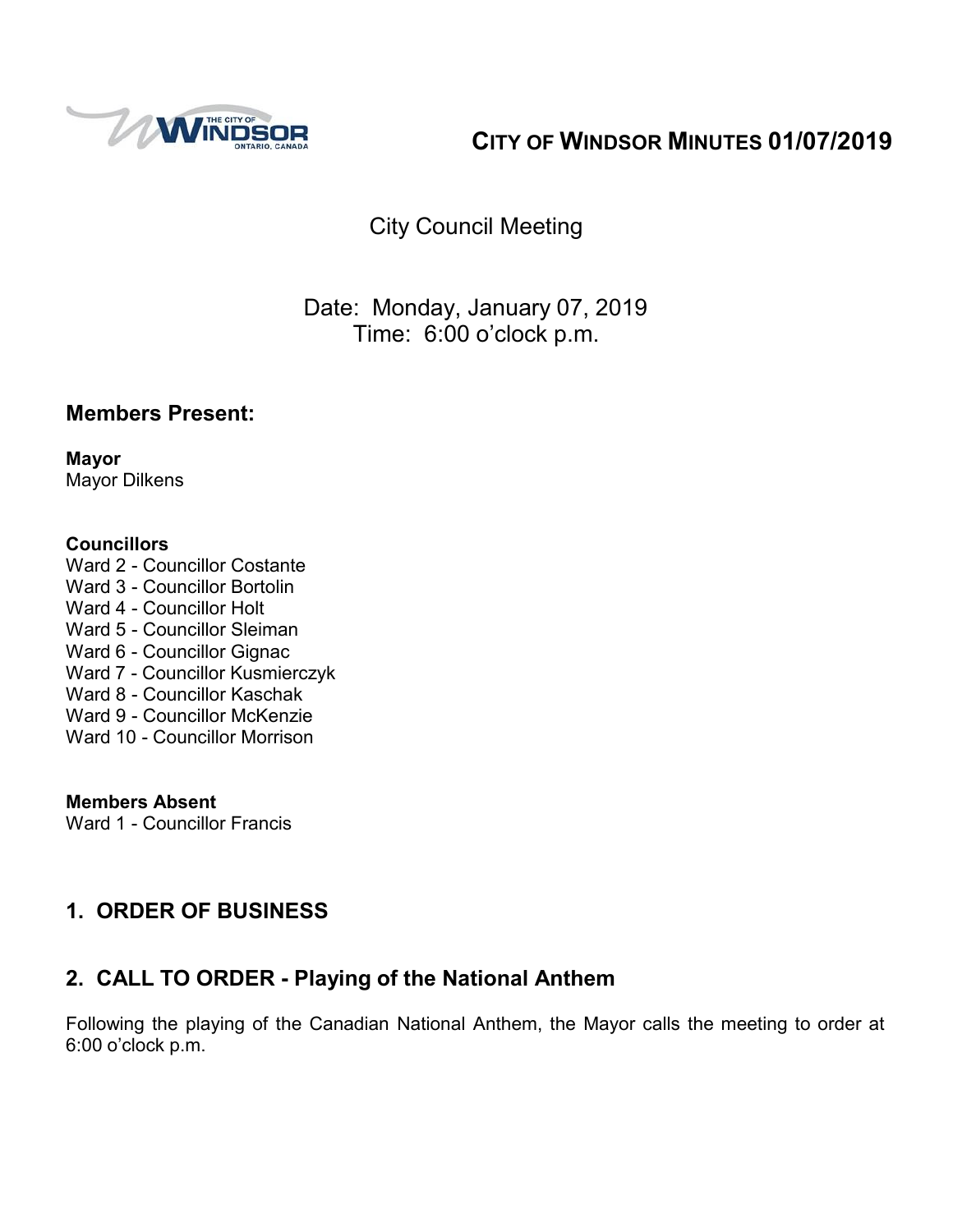## **3. DISCLOSURE OF PECUNIARY INTEREST AND THE GENERAL NATURE THEREOF**

None disclosed.

# **4. ADOPTION OF THE MINUTES**

### **4.1. Adoption of the Windsor City Council meeting minutes held December 17, 2018**

Moved by: Councillor Costante Seconded by: Councillor Sleiman

That the minutes of the meeting of Council held December 17, 2018 **BE ADOPTED** as presented. Carried.

Report Number: SCM 1/2019

## **5. NOTICE OF PROCLAMATIONS**

"Employee Mentoring Month" – January 2019

## **6. COMMITTEE OF THE WHOLE**

Moved by: Councillor Gignac Seconded by: Councillor Holt

That Council do now rise and move into Committee of the Whole with the Mayor presiding for the purpose of dealing with:

- (a) communication items;
- (b) consent agenda;
- (c) hearing requests for deferrals, referrals and/or withdrawals of any items of business;
- (d) hearing presentations and delegations;
- (e) consideration of business items;
- (f) consideration of Committee reports: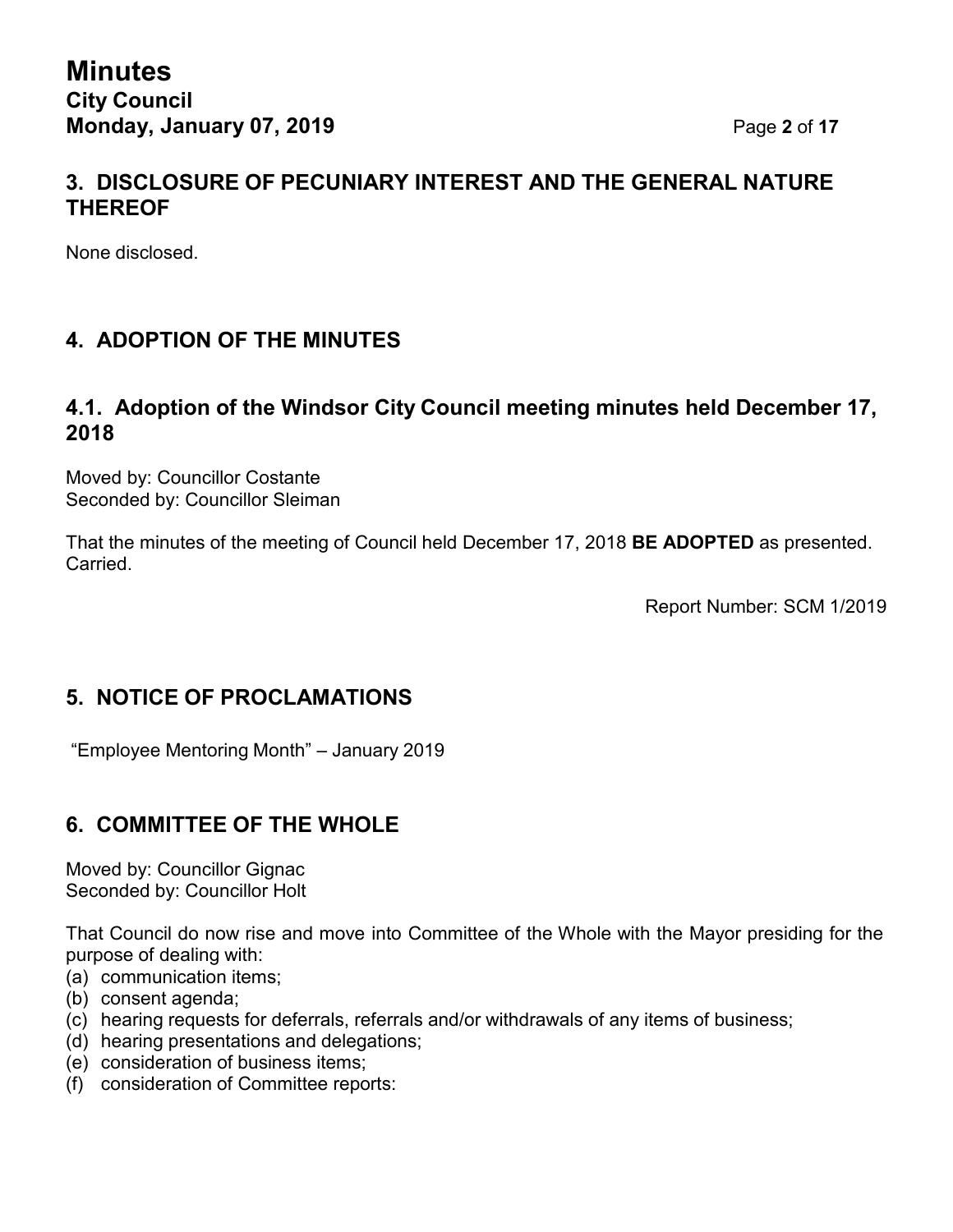# **Minutes City Council Monday, January 07, 2019** Page **3** of **17**

(i) **Report of Special In-Camera Meeting or other Committee as may be held prior to Council** (if scheduled); and

(g) consideration of by-law 1-2019 through 6-2019 (inclusive). Carried.

# **7. COMMUNICATIONS INFORMATION PACKAGE**

# **7.1. Correspondence Monday, January 7, 2019**

Moved by: Councillor Kaschak Seconded by: Councillor Kusmierczyk

Decision Number: CR1/2019

That the following Communication Items 7.1.1 through 7.1.12 inclusive as set forth in the Council Agenda **BE REFERRED** as noted:

| No.   | Sender                                                  | Subject                                                                                                                                                                                                                                                                              |
|-------|---------------------------------------------------------|--------------------------------------------------------------------------------------------------------------------------------------------------------------------------------------------------------------------------------------------------------------------------------------|
| 7.1.1 | Association of<br>Municipalities of<br>Ontario (AMO)    | Bill 66 - Municipal Implications Overview<br><b>City Clerk</b><br><b>Commissioner Community Development &amp; Health</b><br><b>City Solicitor</b><br><b>City Treasurer</b><br>GM2019<br>Note & File                                                                                  |
| 7.1.2 | Association of<br>Municipalities of<br>Ontario (AMO)    | At Queen's Park: Summary of 2018 Completed<br>Legislation<br><b>City Planner</b><br><b>City Solicitor</b><br><b>City Clerk</b><br>MMA2019<br>Note & File                                                                                                                             |
| 7.1.3 | Association of<br>Municipalities of<br>Ontario (AMO)    | <b>Financial Risks for Property Taxpayers and</b><br><b>Municipal Budgets</b><br><b>City Treasurer</b><br><b>MMA2019</b><br>Note & File                                                                                                                                              |
| 7.1.4 | <b>Environment and Land</b><br><b>Tribunals Ontario</b> | Letter advising that the appeal by Beth Storey has<br>been withdrawn and as a result the hearing<br>scheduled for January 7, 2019 has been cancelled.<br><b>City Planner</b><br><b>Development Applications Clerk</b><br><b>City Solicitor</b><br>ZO/12978 & ZB/12977<br>Note & File |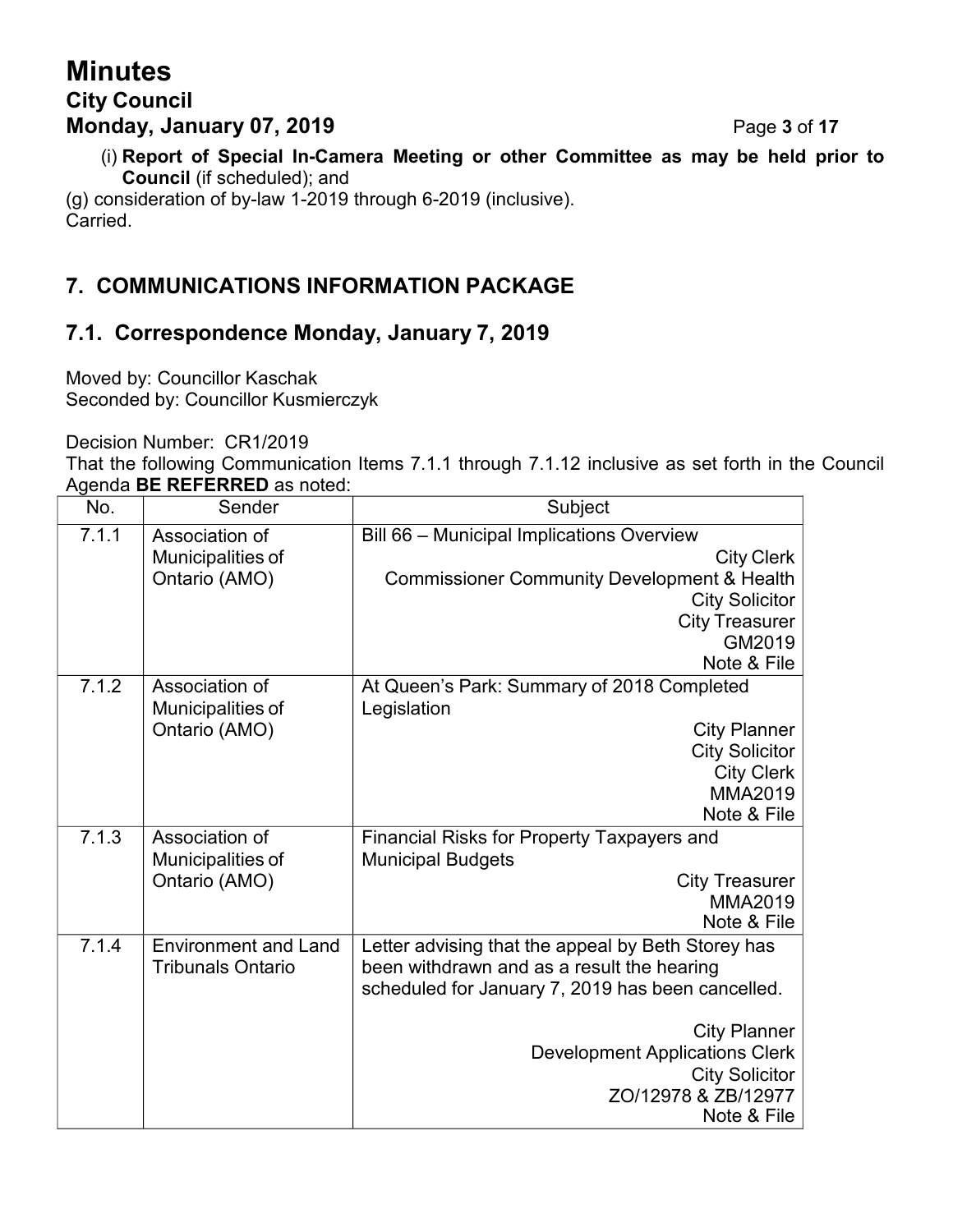# **Minutes City Council Monday, January 07, 2019** Page **4** of **17**

| No.    | Sender                                                         | Subject                                                                                                                                                                                                             |  |  |  |  |  |  |
|--------|----------------------------------------------------------------|---------------------------------------------------------------------------------------------------------------------------------------------------------------------------------------------------------------------|--|--|--|--|--|--|
| 7.1.5  | <b>Essex Region</b><br><b>Conservation Authority</b><br>(ERCA) | <b>Essex Region Conservation Authority 2019 Draft</b><br>Budget: 30 Day Notice to Member Municipalities<br><b>City Treasurer</b><br>EI2019<br>Note & File                                                           |  |  |  |  |  |  |
| 7.1.6  | Manager of Urban<br>Design                                     | Application for Site Plan Approval, 1508815 Ontario<br>Limited, Self Storage Facility, 1905 & 0 Tecumseh<br>Rd. W.                                                                                                  |  |  |  |  |  |  |
|        |                                                                | ZS/13370<br>Note & File                                                                                                                                                                                             |  |  |  |  |  |  |
| 7.1.7  | <b>City Planner/Executive</b><br><b>Director</b>               | Application to Amend Zoning By-Law 8600 to<br>expand business to both parcels of land, CK<br>Mechanical Heating & Cooling Inc., 3842 & 3846<br>Peter St., Completed on November 20, 2018<br>ZB/13371<br>Note & File |  |  |  |  |  |  |
| 7.1.8  | <b>City Planner/Executive</b><br><b>Director</b>               | Application to Amend Zoning By-Law 8600 to allow<br>a duplex, 1307657 Ontario Ltd, 863 Lauzon Rd.,<br>Completed on November 27, 2018<br>ZB/13372                                                                    |  |  |  |  |  |  |
|        |                                                                | Note & File                                                                                                                                                                                                         |  |  |  |  |  |  |
| 7.1.9  | Manager of Urban<br>Design                                     | Application for Site Plan Approval, The Roman<br>Catholic Episcopal Corporation of the Diocese of<br>London in Ontario, Community Centre, 5055<br>Wyandotte St. E. (834 Raymo)<br>ZS/13376<br>Note & File           |  |  |  |  |  |  |
| 7.1.10 | Manager of Urban<br>Design                                     | Application for Site Plan Approval, Rosati<br><b>Construction LTD., Stamping Automotive Parts</b><br>Addition, 625 Sprucewood<br>ZS/13375                                                                           |  |  |  |  |  |  |
| 7.1.11 | Manager of Urban<br>Design                                     | Note & File<br>Application for Site Plan Approval, Mid South Land<br>Developments, Addition to Existing Manufacturing<br>Plant, 6365 Hawthorne Dr.<br>ZS/13374<br>Note & File                                       |  |  |  |  |  |  |
| 7.1.12 | Manager of Urban<br>Design                                     | Application for Site Plan Approval, Ali Abdull Khalek,<br>One Storey Light Garage with Mezzanine, 1194<br>Aubin Rd.<br>ZS/13373<br>Note & File                                                                      |  |  |  |  |  |  |

Carried.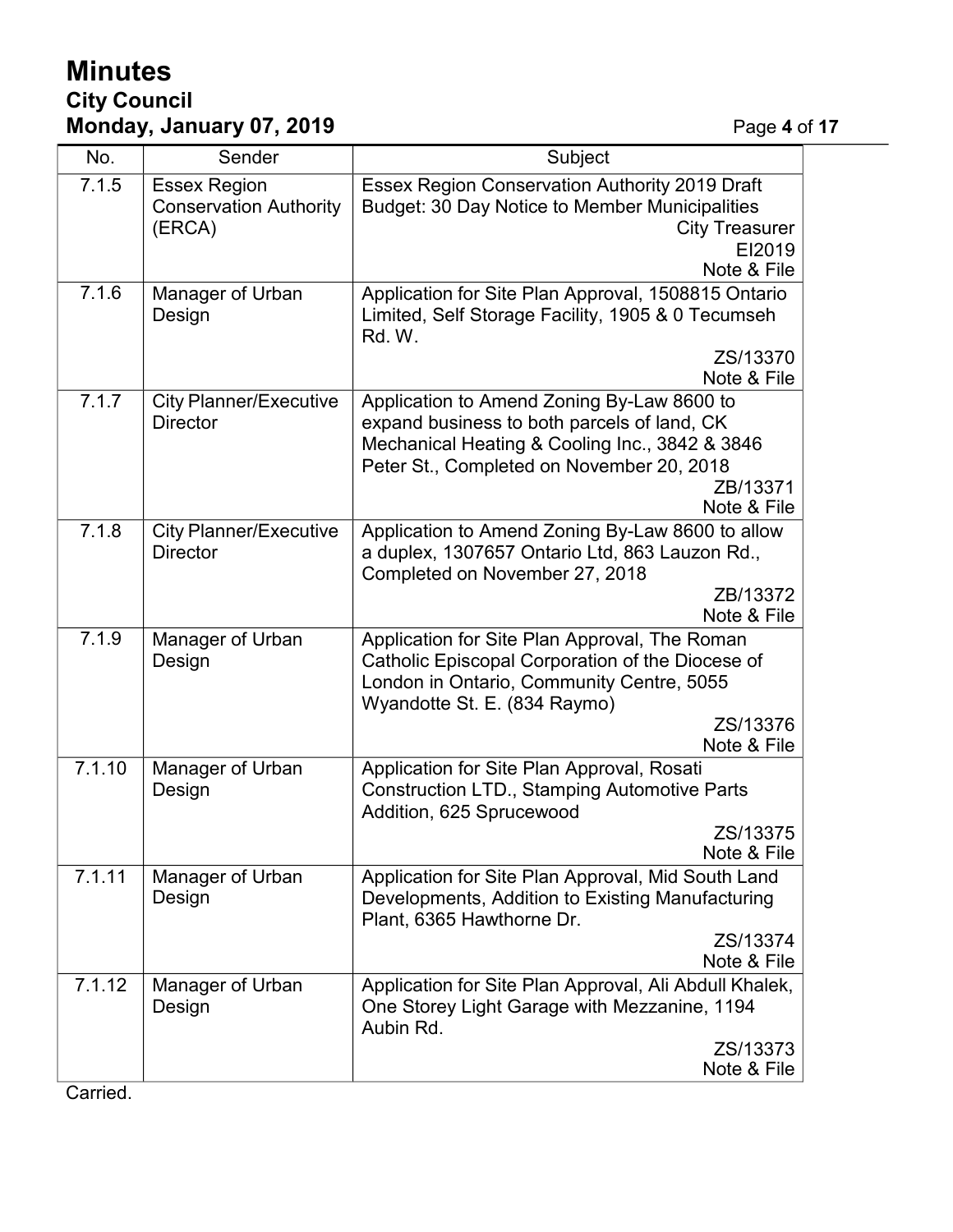**Minutes City Council Monday, January 07, 2019** Page **5** of **17**

#### **8. CONSENT AGENDA**

### **8.2. Declaration of Land Surplus to the City's Needs and Approval for Final Conveyance of Land to the Windsor-Detroit Tunnel Corporation for the Tunnel Plaza Improvement Project - Ward 3**

Moved by: Councillor McKenzie Seconded by: Councillor Morrison

Decision Number: CR3/2019

- I. That the following parcels of land acquired in connection with the Let's Get Windsor-Essex Moving ("**LGWEM**") Phase I Border Projects Agreement re the Tunnel Plaza Improvement Project **BE DECLARED** surplus:
	- Lying situate south of Park Street, north of Wyandotte Street East, east of Ouellette Avenue and west of Windsor Avenue, being part of the Windsor-Detroit Tunnel Plaza
	- Legal Description: Lot 2 and 4, Registered Plan 304, Part Lots 1 and 3, Registered Plan 304, Lots 106, 107, 110 and 11, Registered Plan 1303 and Part Lots 94, 95, 98, 99, 102, 103 and 114, Registered Plan 1303, designated as Parts 3, 5, 15, 18 and 21 on Plan 12R-26894 (the "**Lands**")
	- Lot area: approximately 6,387.3 m<sup>2</sup> (68,752.33 sq ft)
- II. That **APPROVAL BE GIVEN** to transfer the Lands to the Windsor-Detroit Tunnel Corporation, on the following terms and conditions:
	- 1. The Lands will be transferred for nominal consideration of \$1.00.
	- 2. The Windsor-Detroit Tunnel Corporation is responsible for pursuing any exemptions for taxes and land transfer fees through their authority.
	- 3. The Windsor-Detroit Tunnel Corporation is responsible for all costs relating to the registration of the transfers and required easements.
	- 4. Easements to be Reserved or Granted as follows: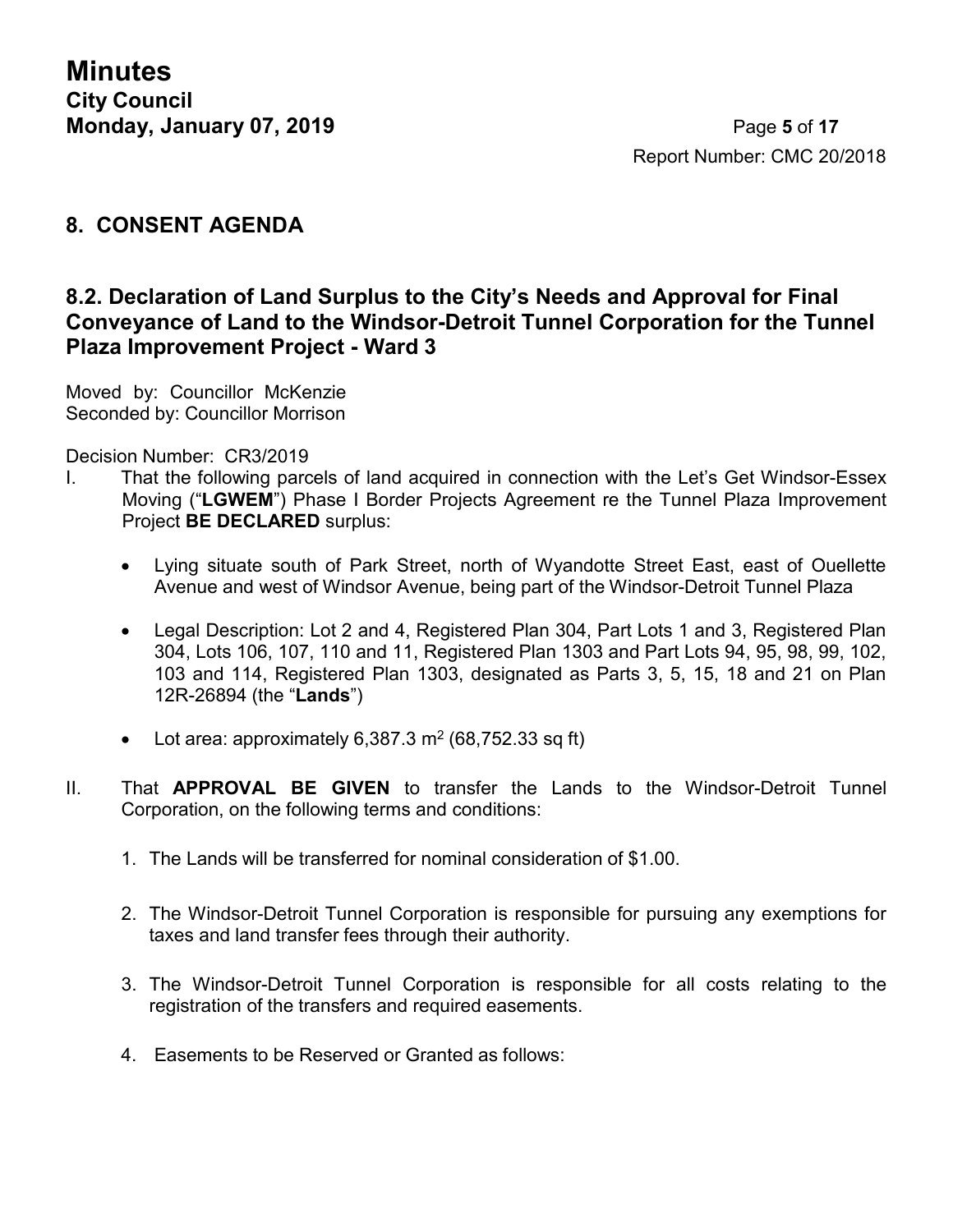# **Minutes City Council Monday, January 07, 2019** Page **6** of **17**

- a. sement to **BE RESERVED** in favour of The Corporation of the City of Windsor over Part 18 on Plan 12R-26964 for sanitary and storm sewers, sewer connections and catchbasins;
- b. Easement to **BE GRANTED** in favour of Union Gas Limited over Part 2 on Plan 12R-26964 SAVE AND EXCEPT Part 1 on Plan 12R-26894;
- c. Easement to **BE GRANTED** in favour of The Windsor Utilities Commission over Parts 9, 10, 11 and 27 on Plan 12R-26964;
- d. Easement to **BE GRANTED** in favour of Enwin Utilities Ltd. over Parts 11, 12 and 15 on Plan 12R-26964;
- e. Easements to **BE GRANTED** in favour of Bell Canada, Cogeco Connexion Inc., Managed Network Systems, Inc. and TELUS Communications Company over Parts 15 and 16 on Plan 12R-26964;
- 5. That the Easements set out above contain the following conditions:
	- a. Utility / service providers **SHALL NOT** have the right to access the Lands, save and except for the purpose of repairing, maintaining and / or replacing the facilities within the Lands.
	- b. Utility / service providers **MUST PROVIDE** the Windsor-Detroit Tunnel Corporation with at least two (2) business days' notice prior to entering the Lands or commencing any work thereon.
	- c. In the case of an emergency, the utility / service providers **MUST PROVIDE** the Windsor-Detroit Tunnel Corporation with notice prior to entering the Lands or commencing any work thereon.
	- d. Utility / service providers **SHALL NOT** obstruct or block any access routes to or from the Windsor-Detroit Tunnel.

And,

III. That the transaction **BE COMPLETED** electronically, for the property where it is available, pursuant to By-Law 366-2003 and that the Chief Administrative Officer and the City Clerk **BE AUTHORIZED** to execute all documents necessary to complete the transaction, as required, and that the City Solicitor or designate **BE AUTHORIZED** to execute documents standard to a real estate transaction.

Carried.

Report Number: C 222/2018 Clerk's File: APM2018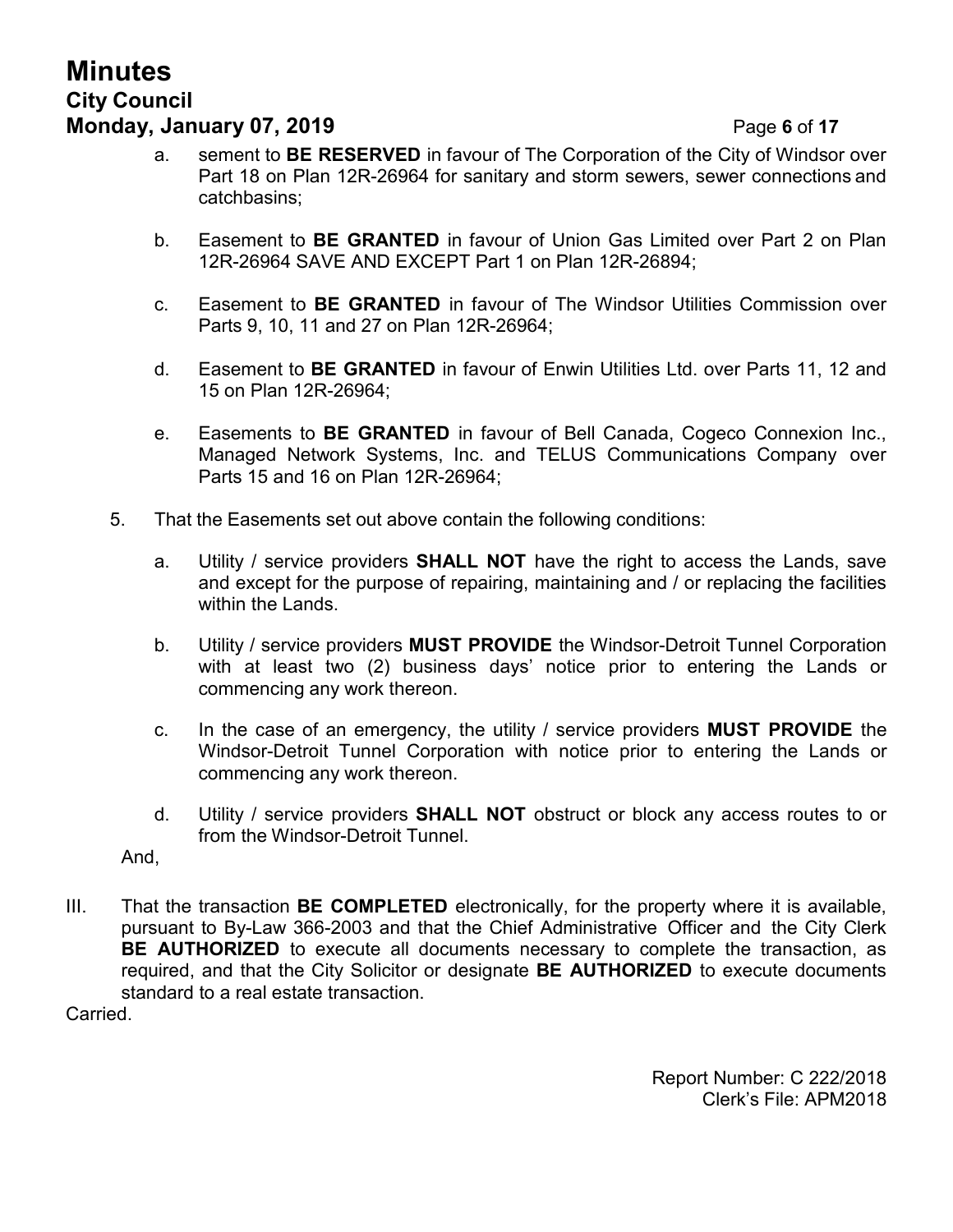### **8.4. Closure of alley system between Labelle Street and Grand Marais Road West, east of Mark Avenue and west of Everts Avenue (Ward 10) - SAA/5357**

Moved by: Councillor McKenzie Seconded by: Councillor Morrison

Decision Number: CR5/2019 PHED 622

- I. That the 4.27 metre (14 feet) wide alley system located between Labelle Street and Grand Marais Road West, east of Mark Avenue and west of Everts Avenue, as shown on Drawing No. CC-1727 attached hereto as Appendix "A", **BE ASSUMED** for subsequent closure;
- II. That the 4.27 metre (14 feet) wide alley system located between Labelle Street and Grand Marais Road West, east of Mark Avenue and west of Everts Avenue, as shown on Drawing No. CC-1727 attached hereto as Appendix "A", **BE CLOSED AND CONVEYED** to the abutting property owners, and adjusted as necessary, in a manner deemed appropriate by the City Planner, subject to the following:
	- a) Easement, subject to their being accepted in the City's standard form and in accordance with the City's standard practice, be granted to:
		- i. Bell Canada, Managed Network Systems Inc., COGECO CONNEXION Inc. and Enwin Utilities Ltd.
- III. That Conveyance Cost **BE SET** as follows:
	- a) For alleys abutting lands zoned RD1.4, \$1.00 plus deed preparation and proportionate survey costs as invoiced to The Corporation of the City of Windsor by an Ontario Land Surveyor.
	- b) For alleys abutting lands zoned CD1.1, \$10.50 per sq ft (\$113.02 per m<sup>2</sup>) without easements and \$5.25 per sq ft (\$56.51 per m<sup>2</sup>) with easements.
- IV. That The City Planner **BE REQUESTED** to supply the appropriate legal description, in accordance with Drawing Number. CC-1727, *attached* hereto as Appendix "A".
- V. That The City Solicitor **BE REQUESTED** to prepare the necessary by-law(s).
- VI. That The Chief Administrative Officer and City Clerk **BE AUTHORIZED** to sign all necessary documents approved as to form and content satisfactory to the City Solicitor.

VII. That the matter **BE COMPLETED** electronically pursuant to By-law Number 366-2003. Carried.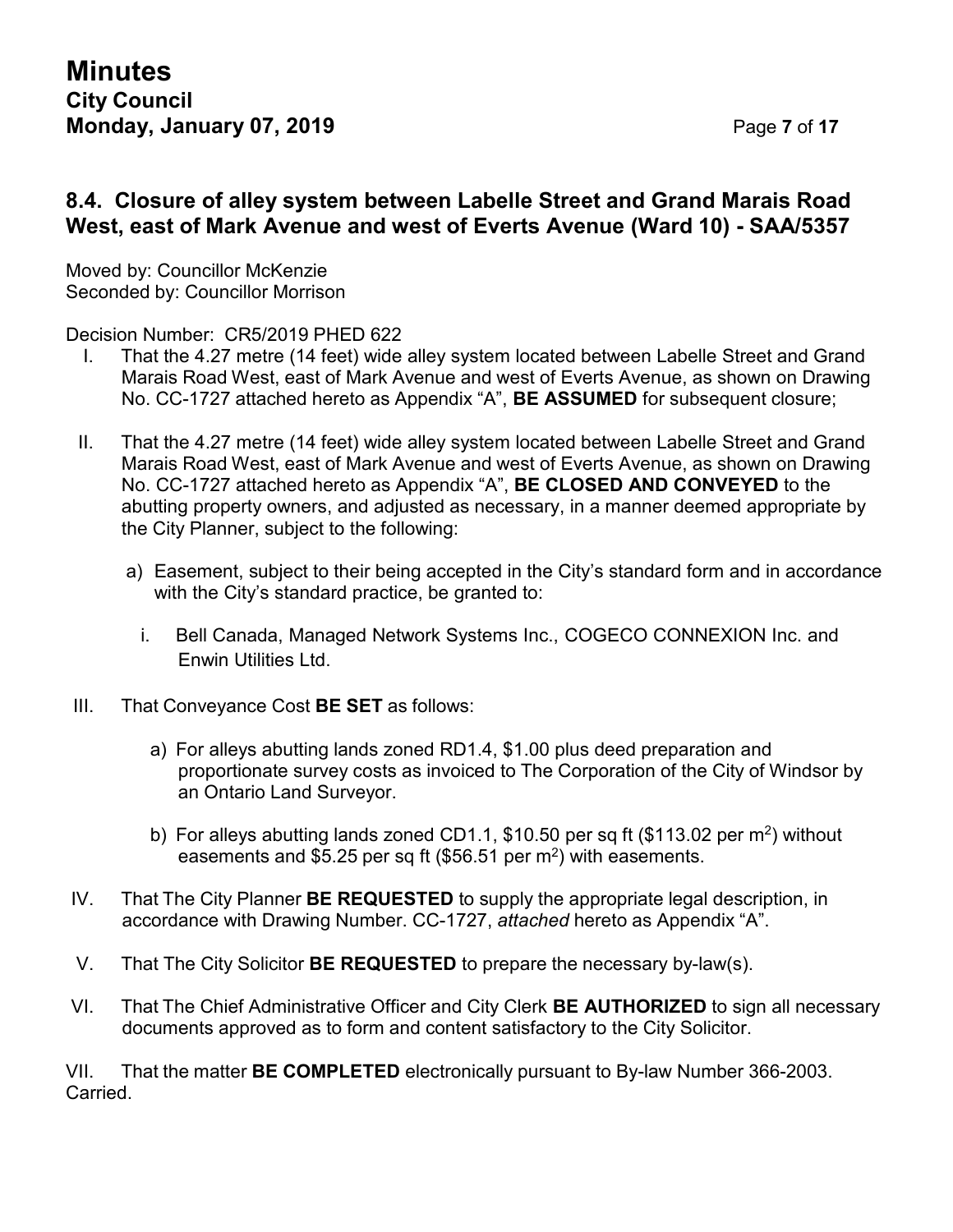**Minutes City Council**

**Monday, January 07, 2019** Page **8** of **17** ort Number: S 176/2018 & SCM 419/2018 Clerk's File: SAA2018

### **9. REQUEST FOR DEFERRALS, REFERRALS AND/OR WITHDRAWALS**

None requested.

# **10. PRESENTATIONS AND DELEGATIONS (5 Minute maximum per delegate)**

## **10.1. Sewer Master Plan Project - Fourth Quarterly Update**

#### **Flavio Forest, P. Eng., Partner and Project Manager of Dillon Consulting Limited**

Flavio Forest, P. Eng., Partner and Project Manager of Dillon Consulting Limited, appears before Council and is available for questions regarding the fourth quarter update of the Sewer Master Plan project.

Moved by: Councillor Gignac Seconded by: Councillor Kusmierczyk

Decision Number: CR6/2019 That the fourth quarterly update of the Sewer Master Plan project **BE RECEIVED** for information. Carried.

> Report Number: C 218/2018 Clerk's File: SW/12983

## **8.3. Approval of Remaining 2018 Enhanced Capital Budget Projects (City-Wide)**

#### **Howard Weeks, resident of Ward 4**

Howard Weeks, resident of Ward 4, appears before Council to provide comment regarding the administrative recommendation to proceed with and pre-commit funding for additional 2018 enhanced Capital projects for the 2019 calendar year, suggesting that there are potential pitfalls to this and that Council should set aside adequate time to consider this as part of overall accountability.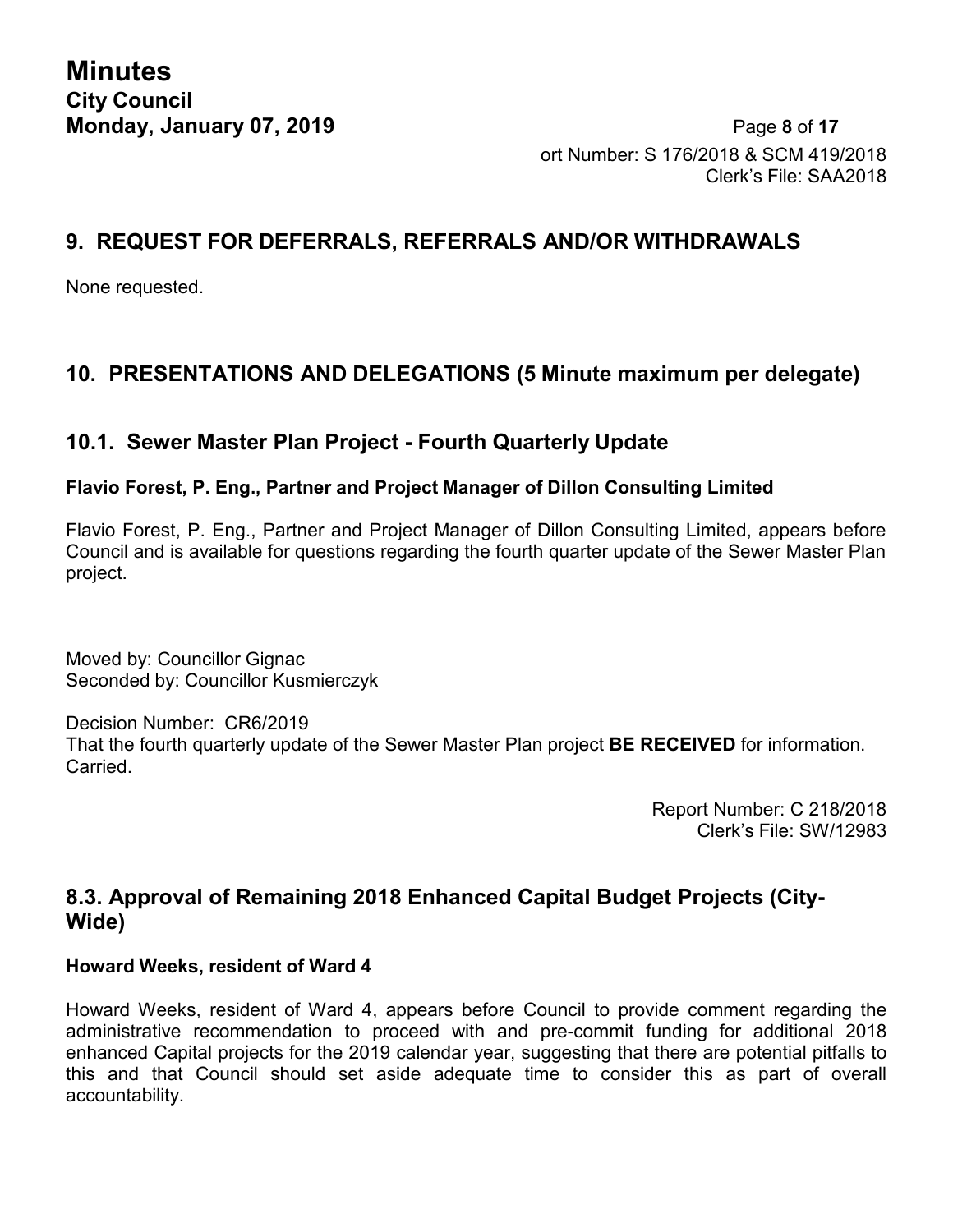Moved by: Councillor Bortolin Seconded by: Councillor Holt

Decision Number: CR4/2019

- 1. That City Council **AUTHORIZE** Administration to proceed with, and PRE-COMMIT funding for, the additional 2018 Enhanced Capital Projects identified in Appendix A for the 2019 calendar year; and,
- 2. That the award of tenders or RFP's for the identified works **BE PRE-APPROVED**, subject to being within the allocated budget and in accordance with Purchasing by-law 93-2012, and that the Chief Administrative Officer and City Clerk **BE AUTHORIZED** to sign all relevant agreements, in form satisfactory to the City Solicitor, in financial content satisfactory to the City Treasurer and in technical content satisfactory to the City Engineer, City Planner or Corporate Leader of Parks, Recreation, Culture and Facilities; and,
- 3. That Administration **REPORT BACK** to City Council through a Communication Report(s) the results of all tenders that were awarded and approved, with any that require additional funding to be reported to Council separately.

**Carried** 

Report Number: C 217/2018 Clerk's File: SW/8513 & AFB/12410 & AFB/13207

#### **8.1. Report for proposed allocation of funding for the AMO and Minister of OMAFRA and Small Business Main Street Revitalization Initiative**

#### **Howard Weeks, resident of Ward 4**

Howard Weeks, resident of Ward 4, appears before Council to provide comment regarding the proposed allocation of funding for the Association of Municipalities of Ontario Main Street Revitalization Initiatives Fund, suggesting that this matter not be considered until further consultation is held, especially since the Downtown Windsor Business Improvement Association has a new board and they should be afforded the opportunity for input, with the aim of seeking more creative plans for this generous initiative.

Moved by: Councillor Sleiman Seconded by: Councillor Gignac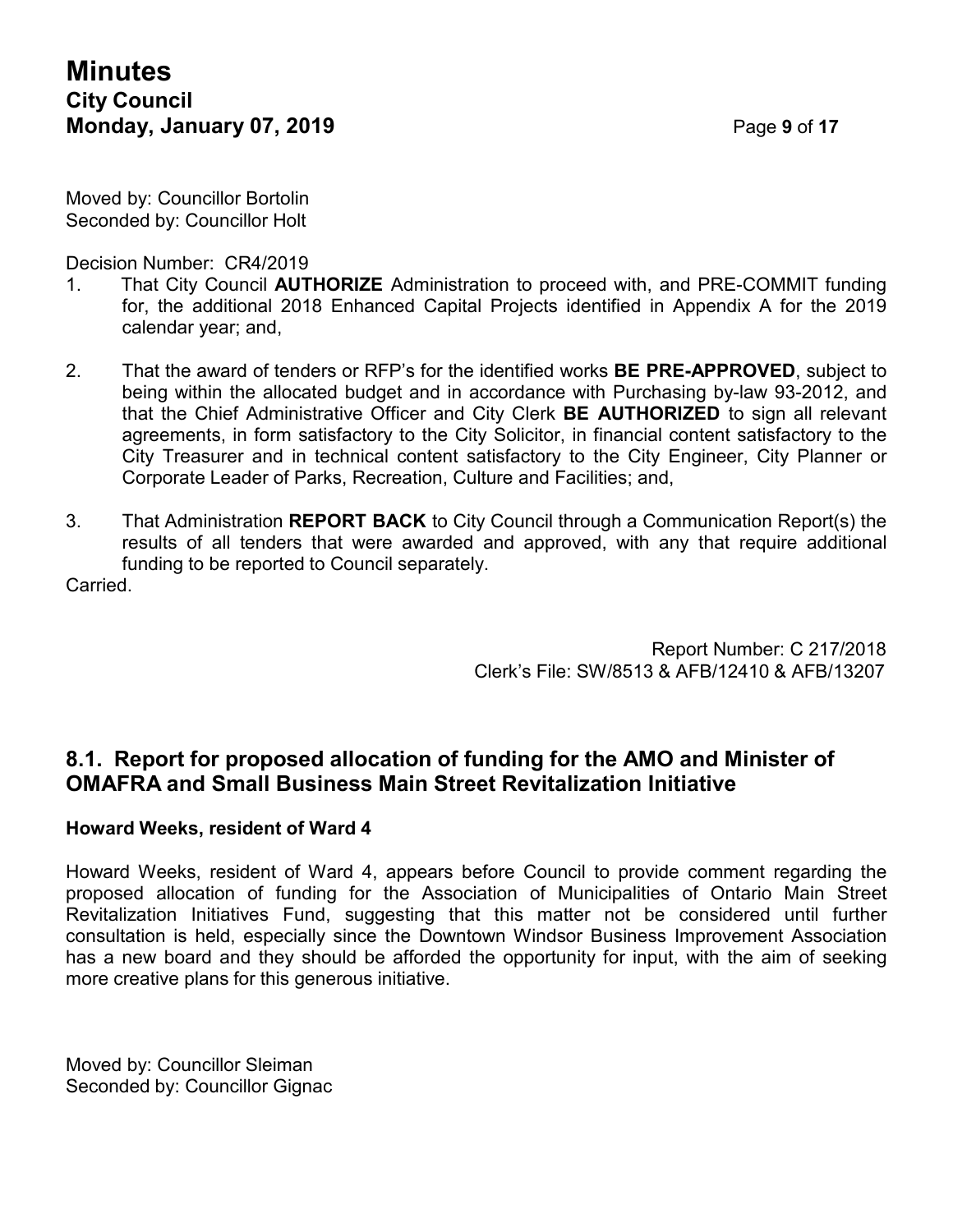# **Minutes City Council Monday, January 07, 2019 Page 10 of 17**

Decision Number: CR2/2019

That City Council **APPROVE** the projects identified and recommended in this report to be executed as part of the ASSOCIATION OF MUNICIPALITIES OF ONTARIO (AMO) Main Street Revitalization Initiatives Fund pursuant to the requirements of the program and to the Purchasing By-Law 93-2012 and amendments thereto; and further,

That the Chief Administrative Officer **BE AUTHORIZED** to delegate signing of all reports, applicable schedules and other such documents required as part of the reporting requirements to the City Planner / Executive Director of Planning & Building, subject to financial content approval from the City Treasurer or designate and in legal content by the City Solicitor or designate as required.

Carried.

Report Number: C 216/2018 Clerk's File: MMA2018

## **11. REGULAR BUSINESS ITEMS (Non-Consent Items)**

None.

## **12. CONSIDERATION OF COMMITTEE REPORTS**

### **12.1. Report of the Striking Committee of its meeting held January 7, 2019**

Moved by: Councillor Costante Seconded by: Councillor Sleiman

Decision Number: CR7/2019 That the **Report of the Striking Committee** of its meeting held January 7, 2019 **BE ADOPTED** as presented. Carried.

Clerk's File: ACO2019

## **13. BY-LAWS (First and Second Reading)**

Moved by: Councillor Gignac Seconded by: Councillor Holt

That the following By-laws No. 1-2019 through 6-2019 (inclusive) be introduced and read a first and second time: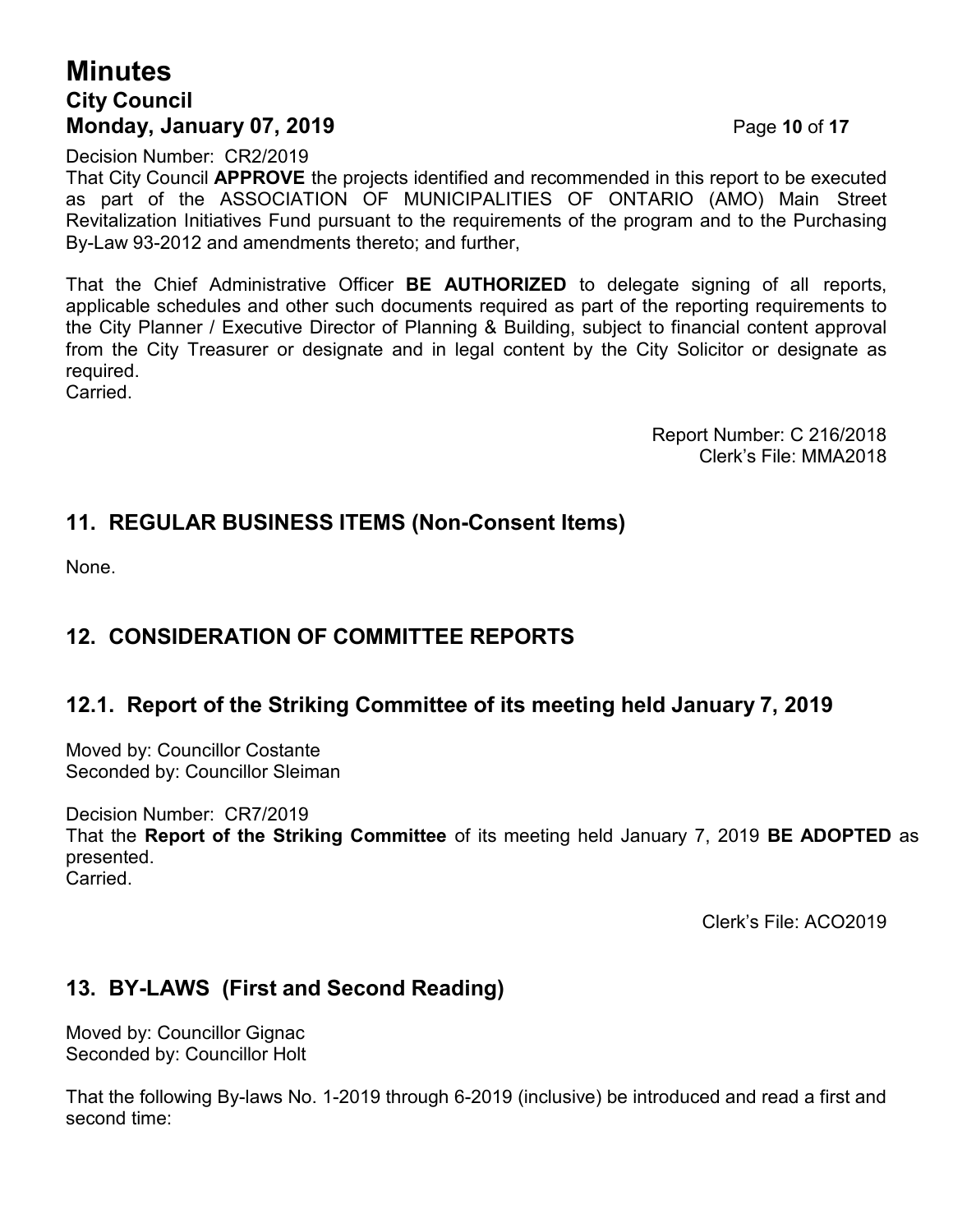**1-2019** "A BY-LAW TO FURTHER AMEND BY-LAW NUMBER 8600 CITED AS THE "CITY OF WINDSOR ZONING BY-LAW"" authorized by CR271/2006 & BL91-2017, adopted May 23, 2006 & June 19, 2017

**2-2019** "A BY-LAW TO ESTABLISH LANDS AS A PUBLIC HIGHWAY KNOWN AS COSENZA STREET AND LAURA'S LANE, IN THE CITY OF WINDSOR" authorized by CR76/2011, adopted February 28, 2011

**3-2019** "A BY-LAW TO ASSUME CANCUN STREET AND COSENZA STREET BEING STREETS SHOWN ON PLAN 12M-611 KNOWN AS CANCUN STREET COSENZA STREET AND THE MUNICIPAL SERVICES LOCATED THEREIN, IN THE CITY OF WINDSOR" authorized by M98- 2012, adopted February 21, 2012

**4-2019** "A BY-LAW TO PROVIDE THAT PART-LOT CONTROL SHALL NOT APPLY TO CERTAIN LAND THAT IS WITHIN REGISTERED PLAN 944 IN THE CITY OF WINDSOR" authorized by BL139-2013, adopted August 26, 2013.

**5-2019** "A BY-LAW TO FURTHER AMEND BY-LAW 188-2000, BEING A BY-LAW TO APPOINT PROVINCIAL OFFENCES OFFICERS FOR THE CORPORATION OF THE CITY OF WINDSOR" authorized by BL98-2011, adopted June 7, 2011

**6-2019** "A BY-LAW TO CONFIRM PROCEEDINGS OF THE COUNCIL OF THE CORPORATION OF THE CITY OF WINDSOR AT ITS MEETING HELD ON THE SEVENTH DAY OF JANUARY, 2019" Carried.

## **14. MOVE BACK INTO FORMAL SESSION**

Moved by: Councillor Kaschak Seconded by: Councillor Kusmierczyk

That the Committee of the Whole does now rise and report to Council respecting the business items considered by the Committee:

- 1) Communication Items (as presented)
- 2) Consent Agenda (as presented)
- 3) Items Deferred Items Referred
- 4) Consideration of the Balance of Business Items (as presented)
- 5) Committee Reports (as presented)
- 6) By-laws given first and second readings (as presented)

Carried.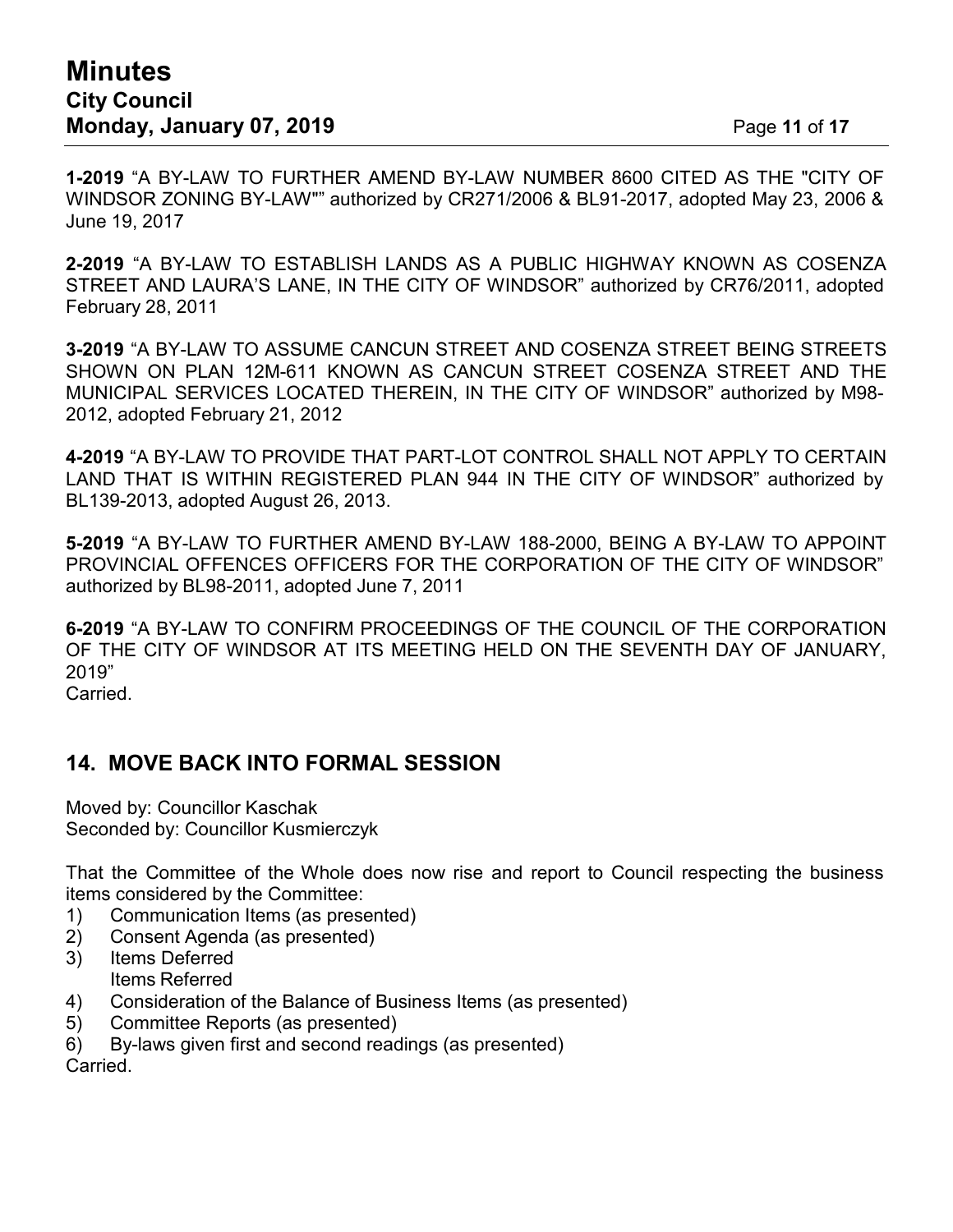### **15. NOTICES OF MOTION**

None presented.

### **16. THIRD AND FINAL READING OF THE BY-LAWS**

Moved by: Councillor McKenzie Seconded by: Councillor Morrison

That the following By-laws No. 1-2019 through 6-2019 (inclusive), having been read a first and second time be now read a third time and finally passed and that the Mayor and Clerk **BE AUTHORIZED** to sign and seal the same notwithstanding any contrary provision of the Council. Carried.

### **17. PETITIONS**

Moved by: Councillor Sleiman Seconded by: Councillor Bortolin

Decision Number: CR8/2019

That the petition presented by Councillor Kusmierczyk from residents seeking to close Airbnb location at 11847 Savanna Street, **BE RECEIVED** by the Clerk and the Clerk **BE DIRECTED** to forward the petition to the City Clerk for the purpose of an examination of the requested works or undertakings; and further, that this be included as part of the forthcoming Airbnb report by Administration.

**Carried** 

Clerk's File: ACO/13382

#### **18. QUESTION PERIOD**

None registered.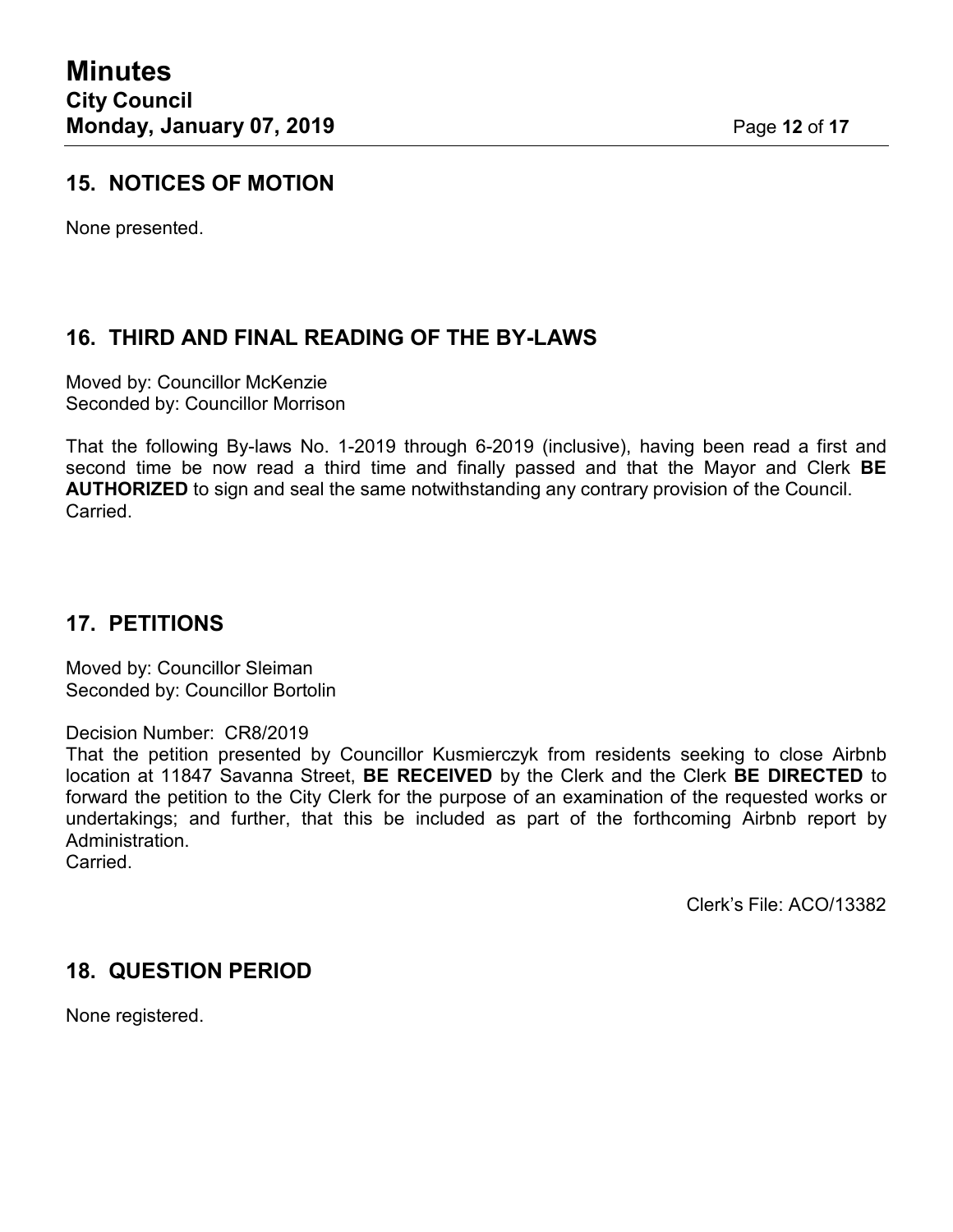## **21. ADJOURNMENT**

Moved by: Councillor Gignac Seconded by: Councillor Holt

That this Council meeting stand adjourned until the next regular meeting of Council or at the call of the Mayor. Carried.

Accordingly, the meeting is adjourned at 6:35 o'clock p.m.

Mayor

**City Clerk**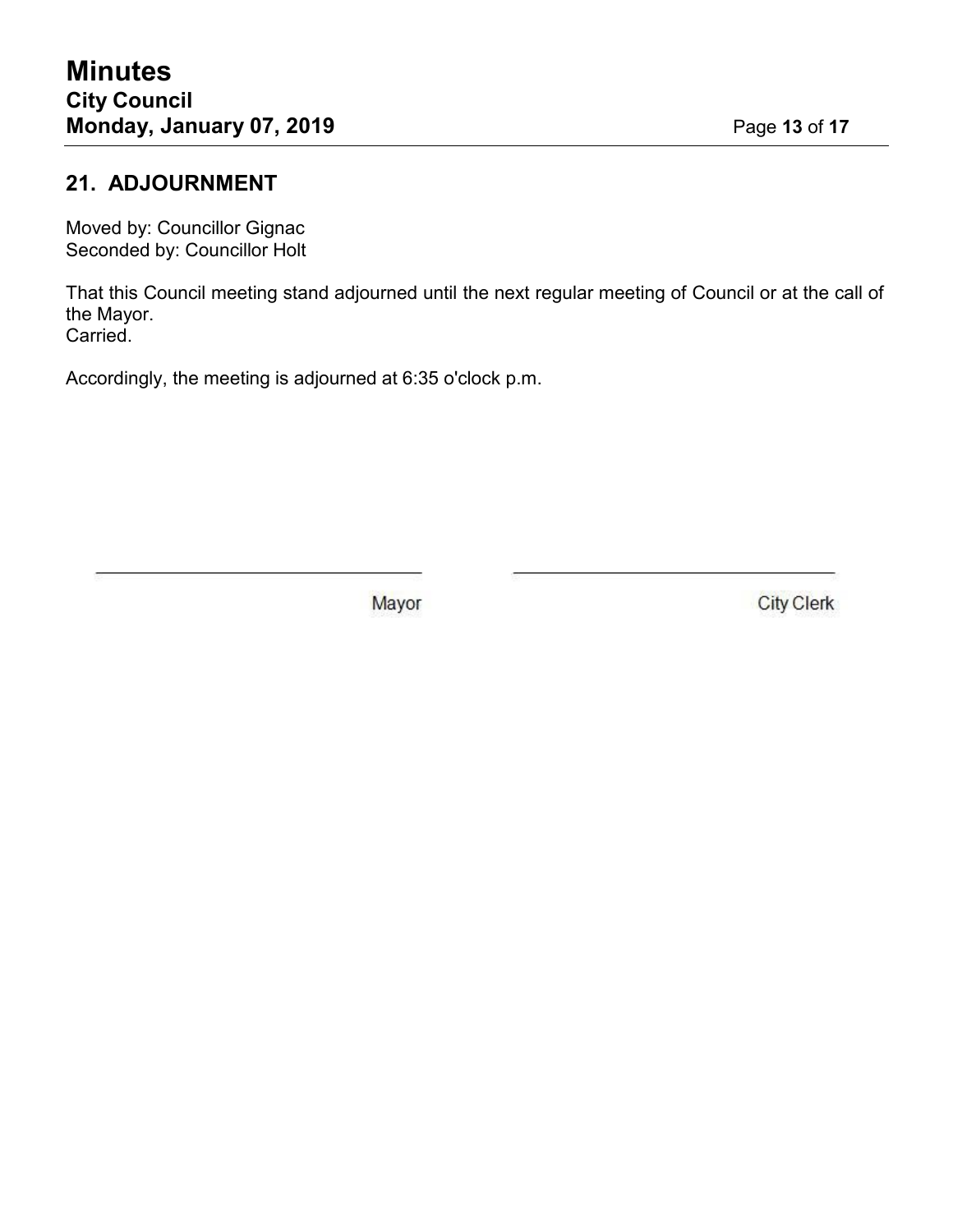**Minutes City Council Monday, January 07, 2019 Page 14 of 17** 

Adopted by Council at its meeting held January 7, 2019 (CR7/2019) SV/bm Windsor, Ontario, January 7, 2019

#### **REPORT OF THE STRIKING COMMITTEE of its meeting held January 7, 2019**

**PRESENT:** Mayor D. Dilkens Councillor F. Costante Councillor C. Holt Councillor R. Bortolin Councillor G. Kaschak Councillor J. Jo-Anne Gignac Councillor K. McKenzie Councillor J. Morrison Councillor E. Sleiman Councillor I. Kusmierczyk

**ABSENT:** Councillor F. Francis

#### **Also in attendance:**

- O. Colucci, Chief Administrative Officer
- V. Critchley, City Clerk/Licence Commissioner and Corporate Leader Public Engagement and Human Resources
- S. Askin-Hager, City Solicitor and Corporate Leader Economic Development and Public Safety
- S. Vlachodimos, Deputy Clerk
- W. Foot and S. Gebauer, Council Assistants

#### **Declarations of Pecuniary Interest:**

None disclosed.

Your Committee submits the following recommendations:

(1) That the names of the Standing Committees **BE CHANGED** as indicated below: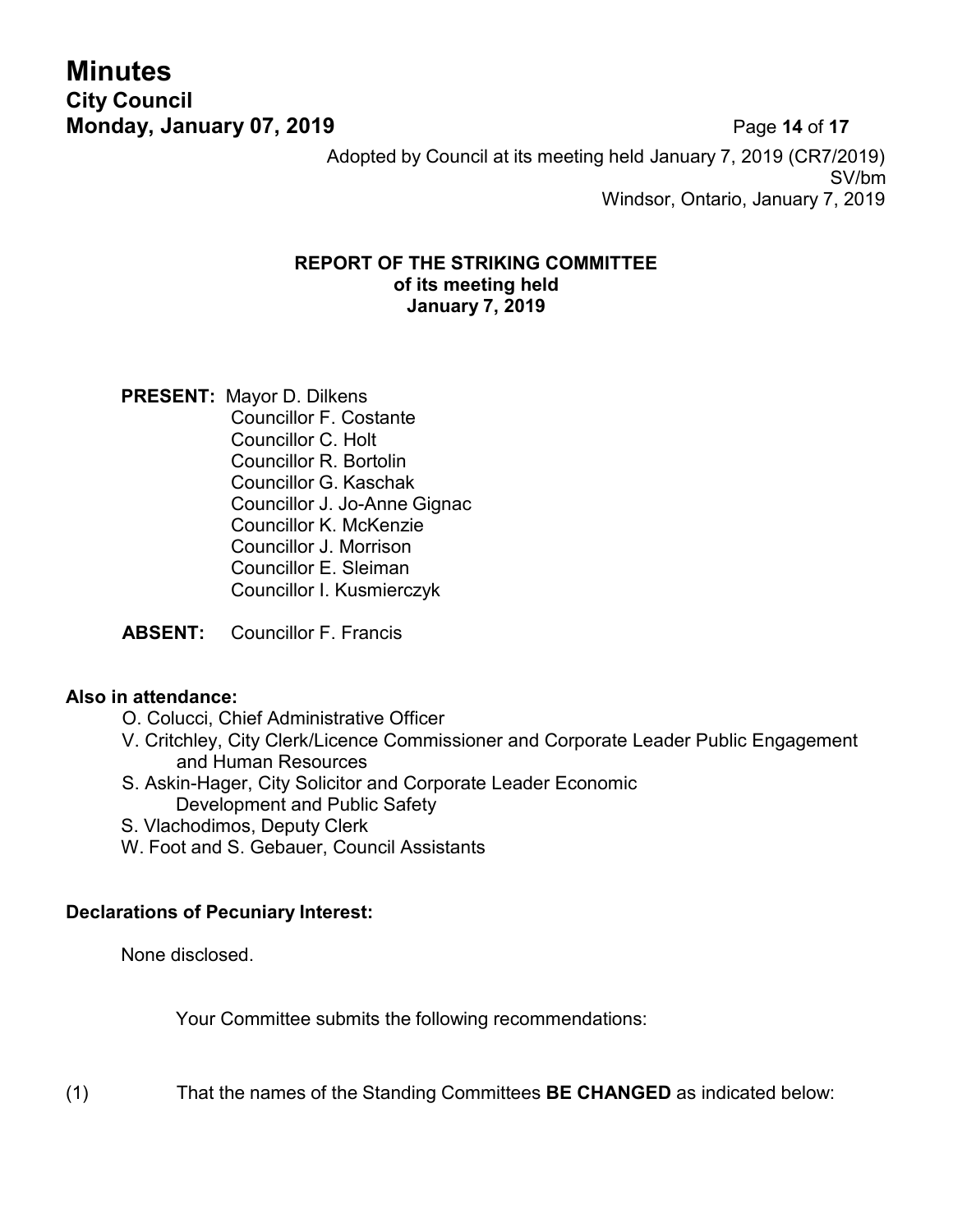# **Minutes City Council Monday, January 07, 2019 Page 15 of 17**

| <b>Previous Name</b>                                                        | <b>Approved Name</b>                                         |  |  |  |  |  |  |
|-----------------------------------------------------------------------------|--------------------------------------------------------------|--|--|--|--|--|--|
|                                                                             |                                                              |  |  |  |  |  |  |
| <b>Executive Standing Committee</b>                                         | <b>Services</b><br>Standing<br>Corporate<br>Committee        |  |  |  |  |  |  |
|                                                                             |                                                              |  |  |  |  |  |  |
| Heritage & Economic<br>Planning,<br><b>Development Standing Committee</b>   | Development & Heritage Standing<br>Committee                 |  |  |  |  |  |  |
|                                                                             |                                                              |  |  |  |  |  |  |
| &<br>Environment, Transportation<br><b>Public Safety Standing Committee</b> | No name change                                               |  |  |  |  |  |  |
|                                                                             |                                                              |  |  |  |  |  |  |
| &<br>Social<br>Development, Health<br><b>Culture Standing Committee</b>     | Community Services and<br>Parks<br><b>Standing Committee</b> |  |  |  |  |  |  |

(2) That Council appointments to the various Standing Committees **BE CONSIDERED** at the Striking Committee of Council to be held January 21, 2019.

**(3)** That the timelines for recruitment of citizens appointees to the various Agencies, Boards and Committees (ABC's) as outlined on the agenda (Ad in Star on January 12, 2019 with deadline date for submitting applications as January 31, 2019) **BE APPROVED**

**CHAIR** 

CITY CLERK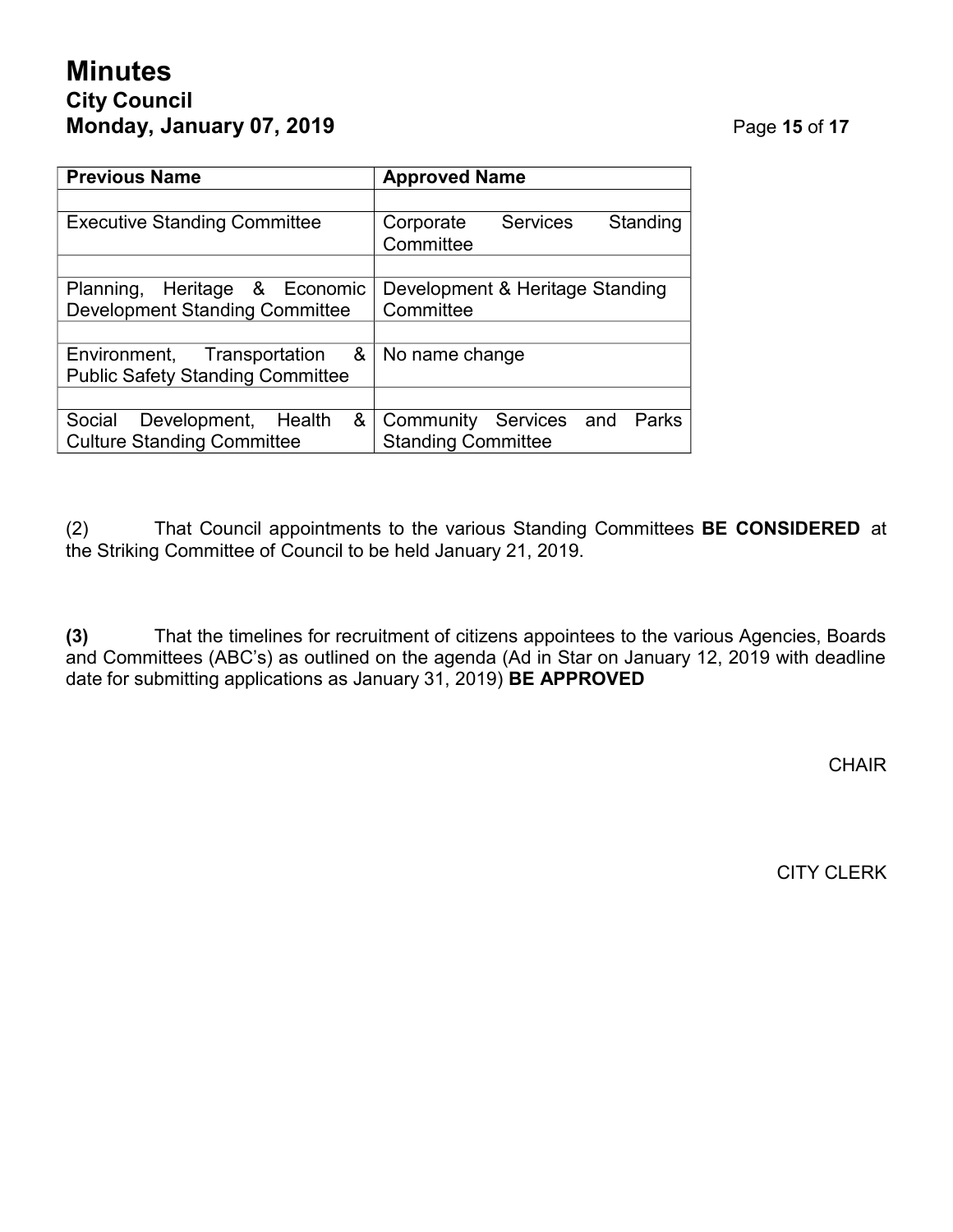# **Minutes City Council Monday, January 07, 2019 Page 16** of 17

**Contract** 

CR4/2019 - Item 8.3 – Appendix A

| <b>PROJECTS to proceed with</b><br>request in 2019                    |    | <b>Total Amount</b><br>to Fund | 2018      | 2019        | 2020    | 2021      | 2022 | 2023         | <b>Total</b>  |
|-----------------------------------------------------------------------|----|--------------------------------|-----------|-------------|---------|-----------|------|--------------|---------------|
| California/Pulford - Norfolk to<br>Daytona                            | \$ | 1,150,000                      |           |             |         |           |      | \$1,150,000  | \$1,150,000   |
| Wigle Park - Phase 2 funding                                          |    | 175,000                        |           |             |         |           |      | \$175,000    | \$<br>175,000 |
| Park - Pelissier to Caron                                             |    | 430,000                        | \$43,000  | \$387,000   |         |           |      |              | \$<br>430,000 |
| <b>Stodgell Park Redevelopment</b>                                    |    | 460,000                        |           |             |         |           |      | \$460,000    | \$<br>460,000 |
| Erie Street - La Bella Strada<br>Streetscaping                        | \$ | 300,000                        |           |             |         |           |      | \$300,000    | \$<br>300,000 |
| St. Luke - Seminole to ETR -<br>Reconstruction                        | \$ | 510,000                        | \$51,000  |             |         | \$459,000 |      |              | \$<br>510,000 |
| Albert - Wyandotte to Edna - Mill<br>and Pave                         | \$ | 114,000                        |           | \$114,000   |         |           |      |              | \$<br>114,000 |
| Streetlights - Banwell Road -<br><b>Between Tecumseh and Mulberry</b> | \$ | 70,000                         |           |             |         |           |      | \$<br>70,000 | \$<br>70,000  |
| Wayfinding Signage and Markers -<br><b>Ganatchio/Little River</b>     | \$ | 100,000                        |           |             |         |           |      | \$100,000    | \$<br>100,000 |
| Wyandotte - St. Rose to Janisse -<br>Repair WB, Reconstruct EB        | \$ | 440,000                        |           |             |         |           |      | \$440,000    | \$<br>440,000 |
| Courtland Cres. - South National<br>to South National - Mill and Pave | \$ | 120,000                        |           |             |         |           |      | \$120,000    | \$<br>120,000 |
| Annie St. - Tecumseh to Cul-de-<br>sac - Mill and Pave                | \$ | 90,000                         |           |             |         |           |      | \$<br>90,000 | \$<br>90,000  |
| Byng - Lappan to Melinda -<br>Reconstruction                          | \$ | 1,380,000                      | \$128,000 | \$600,000   | \$2,000 |           |      | \$650,000    | \$1,380,000   |
| <b>Ward Funds</b>                                                     | \$ | 500,000                        |           |             |         |           |      | \$500,000    | \$<br>500,000 |
| <b>Bike Park</b>                                                      | \$ | 500,000                        |           |             |         |           |      | \$500,000    | \$<br>500,000 |
| <b>Financing Charges</b>                                              | \$ | 75,000                         |           |             |         |           |      | \$<br>75,000 | \$<br>75,000  |
| <b>TOTAL PROJECT requests for</b><br>2019                             |    | 6,414,000                      | \$222,000 | \$1,101,000 | \$2,000 | \$459,000 | \$   | \$4,630,000  | \$6,414,000   |